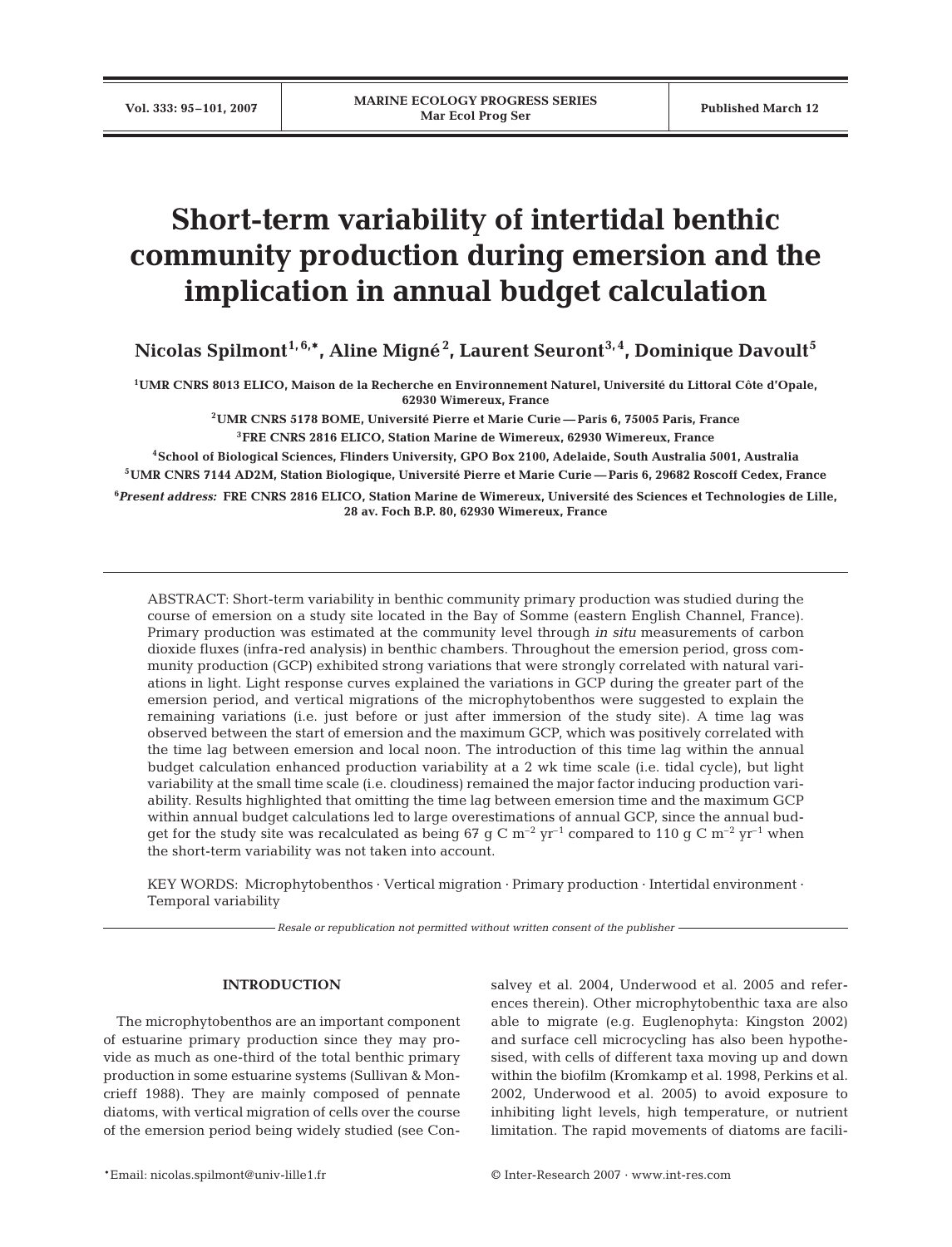tated through the production of extracellular polymeric substances (EPS; Underwood et al. 1995, Smith & Underwood 1998). Although the pattern of migration may appear to be simple (upwards migration prior to the daytime exposure and downwards migration prior to high tide/darkness), many factors are involved in the migration process, and the ultimate driving force remains unknown (Consalvey et al. 2004). Migration rhythms are indeed partly endogenous, since they can be maintained in the laboratory in the absence of external stimuli, but are mainly controlled by tidal and light cycles (e.g. Serôdio et al. 1997, Mitbavkar & Anil 2004). As reviewed by Consalvey et al. (2004), changes in the taxonomic composition,  $CO<sub>2</sub>$ , and/or nutrient limitation, as well as disturbance by waves, rain, or predators, are also suspected to impact migration.

Microphytobenthos migration results in large fluctuations in chlorophyll *a* concentration in the photic zone of the sediment (e.g. Serôdio et al. 1997, Perkins et al. 2001, Brotas et al. 2003, Tolhurst et al. 2003). This causes significant and rapid variations in the rates of primary production (Brotas et al. 2003) and has been highlighted as an important factor in the modelling of the primary production in intertidal areas (Pinckney & Zingmark 1993, Serôdio & Catarino 2000). Short-term variability in the primary production of microphytobenthos is related to changes in biomass, light quality and availability (Barranguet et al. 1998). These factors may interact with each other, but have different variability frequencies; it is therefore difficult to partition their impact on microphytobenthic populations.

Traditional methods used for monitoring microphytobenthic primary production are destructive as, for example core sampling. More recently, non-destructive *in situ* methods, such as oxygen microelectrodes (Brotas et al. 2003) and variable fluorescence measurements (Serôdio et al. 1997, Kromkamp et al. 1998, Serôdio & Catarino 2000, Perkins et al. 2001, Brotas et al. 2003), have been used. However, scaling up these measurements to larger areas is contentious, and the validity of estimation of carbon production rates from fluorescence measurements is still being fiercely debated (e.g. Perkins et al. 2002, Brotas et al. 2003).

In the present study, we used a closed-chamber  $CO<sub>2</sub>$ flux method for estimating short-term variations of primary production in relation to diurnal and tidal cycles over the course of emersion in the Bay of Somme (eastern English Channel). Community primary production was measured *in situ* in undisturbed sediment at a relatively large areal scale. The effects of short-term variability on the temporal patterns of variability of microphytobenthic primary production at larger time scales were assessed by recalculation of a previous annual primary production budget for the study site (Migné et al. 2004).

## **MATERIALS AND METHODS**

The study was carried out in the Bay of Somme, a macrotidal estuary of the eastern English Channel (France). The experimental site, located in a muddysand facies (median grain diameter of 178 µm with 2% mud; 50° 13.554' N, 01° 36.449' E) between mean high water of neap tide and mean tide level, and subjected twice a day to flooding (semi-diurnal tidal regime), was described in Migné et al. (2004).

Community primary production during emersion was measured by monitoring the change in  $CO<sub>2</sub>$  concentration in a benthic chamber, as described in Migné et al. (2002). A Perspex dome was fitted on a stainlesssteel ring pushed into the sediment down to about 10 cm and connected to a closed circuit of  $CO<sub>2</sub>$  analysis (infra-red gas analyser LiCor Li-6251). The surface covered and the volume of trapped air were  $0.126$  m<sup>2</sup> and 25 l, respectively. Each individual incubation lasted for about 15 min (with a logging frequency of 30 s for  $CO<sub>2</sub>$  concentration). Incident photosynthetically active radiation (400 to 700 nm, PAR in  $\mu$ mol m<sup>-2</sup>  $s^{-1}$ ) and air temperature were measured inside the chamber at the sediment surface.

Four experiments were conducted to estimate shortterm variations in primary production under natural irradiance during the emersion period: 20 August 2001, 29 April 2003, 25 September 2003 and 1 August 2004. Experiments consisted in a series of incubations under ambient light in order to estimate net community production (NCP) and an incubation in darkness to estimate community respiration (CR). CR was added to measurements from individual light incubations to determine gross community production (GCP).

The relationships between GCP and light (*P*/*E* curves) were described using the equation given by Webb et al. (1974):

$$
P = P_{\rm m} [1 - \exp(-E/E_{\rm k})]
$$
 (1)

where *P* is the GCP (mg C  $m^{-2}$  h<sup>-1</sup>),  $P_m$  the rate of maximal GCP, *E* the light intensity (µmol  $m^{-2}$  s<sup>-1</sup>) and  $E_k$ the saturation onset parameter.

The effect of short-term variability on microphytobenthic primary production at the annual scale was assessed by recalculating the annual budget published by Migné et al. (2004). In the former, GCP was calculated as a function of PAR from exposure until flooding. In many cases (when emersion periods matched with midday), microphytobenthos was then considered to be light saturated as soon as the sediment was exposed. In the present study, short-term variability was integrated in the calculation to permit progressive decrease and increase of primary production during emersion, with respect to tides and light environment. Annual community production was estimated using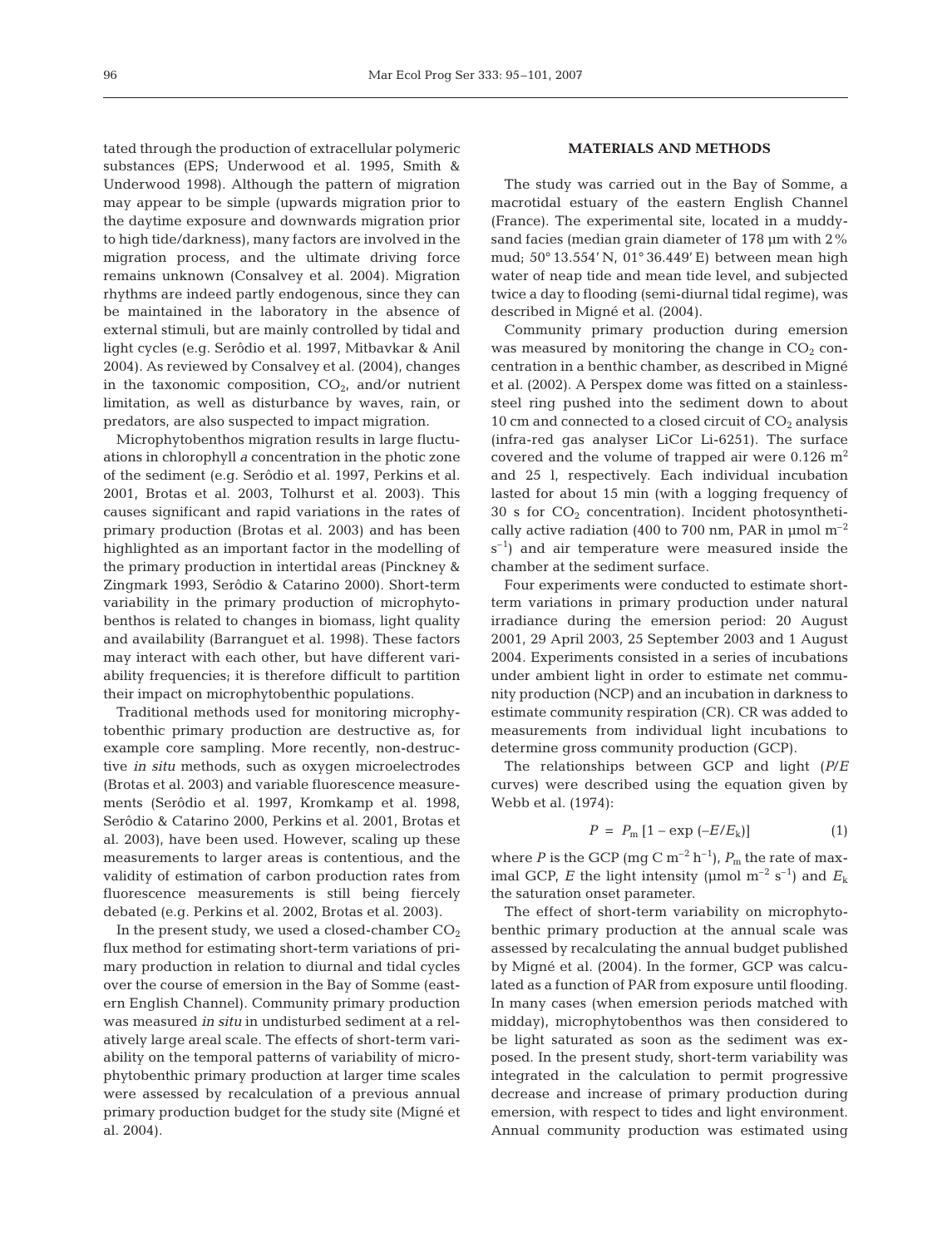

Fig. 1. Time course of gross community production (GCP, mg C  $m^{-2}$  h<sup>-1</sup>, dots, left axis) and irradiance (PAR, µmol  $m^{-2}$  s<sup>-1</sup>, line, right axis) recorded during experiments conducted in the Bay of Somme on (A) 20 August 2001, (B) 29 April 2003, (C) 25 September 2003 and (D) 1 August 2004. Black horizontal bars represent the night periods; shaded bars represent immersion periods

both optimal irradiance (OI: calculated after a theoretical equation and assuming no perturbation by clouds) and measured irradiance (MI: using PAR measured near the study site in intervals of 1 min), assuming that microphytobenthic production was light limited during immersion. The impact of the integration of this variability at different time scales was assessed through spectral analysis.

#### **RESULTS**

For each experiment conducted at the beginning of the emersion period (Fig. 1), the first measurements were performed when PAR was far above the saturating level  $(E_k)$  previously estimated as 112 <  $E_k$  < 220 µmol  $m^{-2}$  s<sup>-1</sup> in the Bay of Somme (Migné et al. 2004). GCP nevertheless increased, reached a maximum value and then decreased together with decreasing irradiance, except on 29 April (Fig. 1B). Conversely, for the experiment conducted at the end of the emersion period (1 August 2004 a.m.), primary production rates first increased with increasing irradiance and then started to decrease when irradiance was high (Fig. 1D). Good correlations between GCP and PAR (>99% of the variance explained by the *P*/*E* relationships obtained by fitting the model from Webb et al. 1974) were found after maximum GCP

was reached, except for 29 April (Fig. 2). The rapid decrease of PAR observed in April 2003 (519 µmol  $m^{-2}$  s<sup>-1</sup> in 20 min, see Fig. 1B) suggested an intense and durable cloudy spell during measurements. Since microphytobenthic populations are usually not able to instantly react to sharp variations in light intensity, it was then impossible to establish the light response curve.

The time required for microphytobenthos to reach its maximum primary production rate after emersion differed between experiments; it was ca. 165 min on 20 August 2001 (Fig. 1A), 200 min on 29 April 2003 (Fig. 1B), 110 min on 25 September 2003 (Fig. 1C) and 190 min on 1 August 2004 (Fig. 1D). When measurements were conducted at the end of the emersion period (1 August 2004 a.m.), primary production started to decrease ca. 100 min before flooding (Fig. 1D). The time lag (TL, in min) between maximum GCP and emersion time  $(TL_{GCP/em})$  was significantly correlated with the time lag between emersion time and local noon (TLem/noon):

$$
TL_{GCP/cm} = 0.52 (TL_{em/noon}) + 37.52
$$
 (2)

where  $n = 5$ ,  $r = 0.943$  and  $p < 0.01$ .

This last relation was used to correct the annual budget published by Migné et al. (2004). For each day of the year TL<sub>GCP/em</sub> values were calculated as a function of TLem/noon; GCP was then calculated using optimal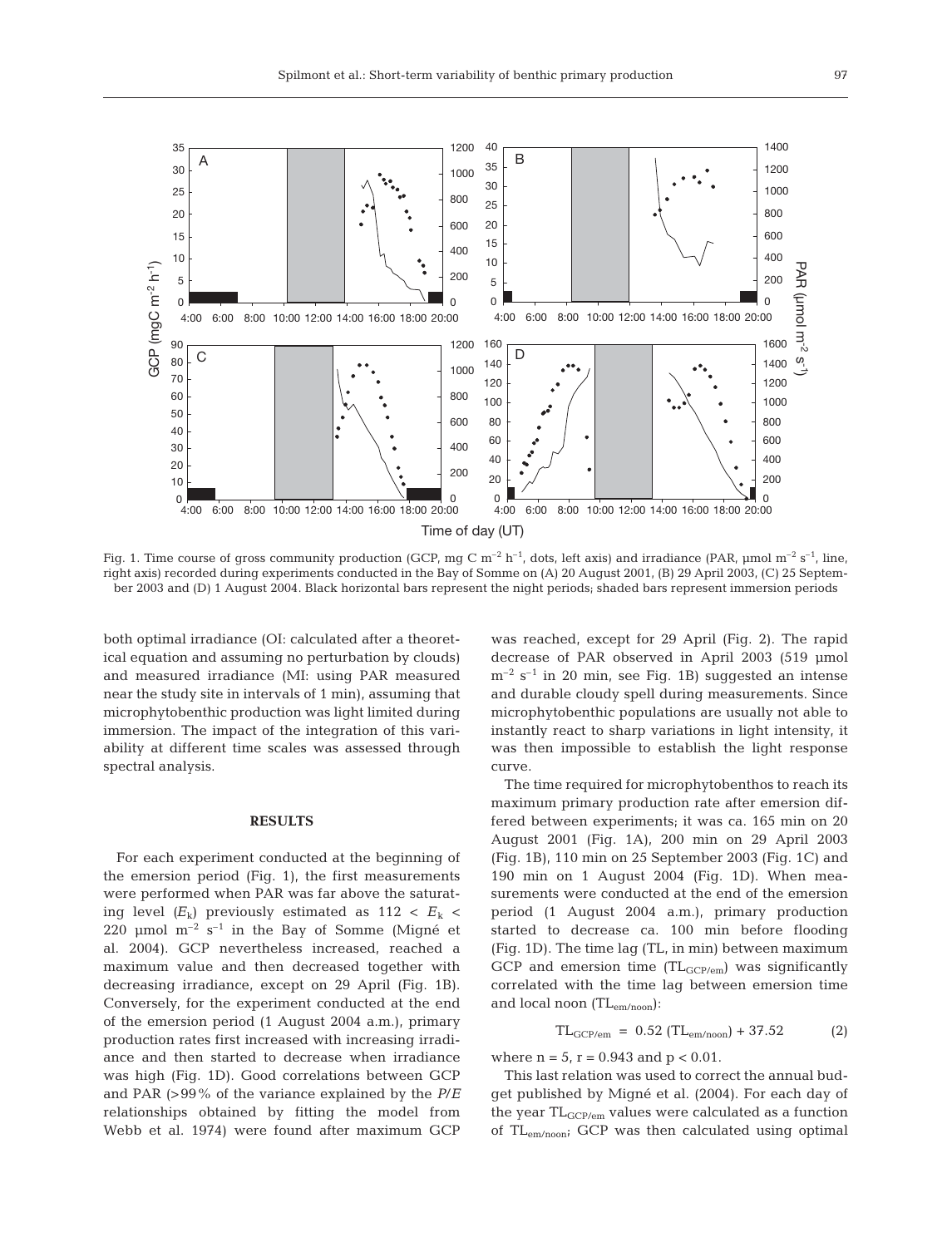

Fig. 2. Photosynthesis versus irradiance (*P*/*E*) curves constructed for periods before and after maximum GCP was reached: (A) 20 August 2001 [*P* = 30.9 (1 – e(–*E*/131)), n = 14, r2 = 0.990], (B) 25 September 2003 [*P* = 92.4 (1 – e(–*E*/309)), n = 12, r2 = 0.999], (C) 1 August a.m.  $[P = 158.0 \ (1 - e^{(-E/414)})$ ,  $n = 17$ ,  $r^2 = 0.992$  and (D) 1 August p.m.  $[P = 159.8 \ (1 - e^{(-E/402)})$ ,  $n = 11$ ,  $r^2 = 0.992$ 

and measured irradiance (OI and MI). Budget calculation was extrapolated to a whole year to enable comparisons with previously published budgets. This led to an annual GCP budget of 90 g C  $\rm m^{-2}$  yr<sup>-1</sup> considering



Fig. 3. Gross community production (GCP, mg C  $m^{-2}$  h<sup>-1</sup>) calculated for each day of the year, according to optimal or measured irradiances (OI, MI, respectively), after introducing in the calculation a variable time lag between maximum GCP and emersion time (dashed lines correspond to the period when data were extrapolated)

OI and of 67 g C  $m^{-2}$  yr<sup>-1</sup> considering MI (Fig. 3). In contrast, these budgets were, respectively, 147 and 110 g C  $m^{-2}$  yr<sup>-1</sup> when short-term variability was not taken into account (Migné et al. 2004). This variability

> per se thus accounted for a decrease of 39% in the annual budget. Migné et al. (2004) concluded a net heterotrophic budget for the study site (considering an annual community respiration of 188 g C  $m^{-2}$  yr<sup>-1</sup>). This result is not questioned, but reinforced, since the budget would be –98 and –121 g C  $m^{-2}$  yr  $^{-1}$  using optimal and measured PAR, respectively.

> The highest relative differences induced by this correction in budget calculation were observed in winter and fall (Fig. 4). On each day of the year, GCP was overestimated for at least 37.5 min (when emersion matched with local noon; see Eq. 2) in the previous budget. This duration represents a greater proportion of the total day length in fall and winter (e.g. 490 min day length on 21 December) than in spring and summer (e.g. 970 min day length on 21 June). The correction impact was low during winter and fall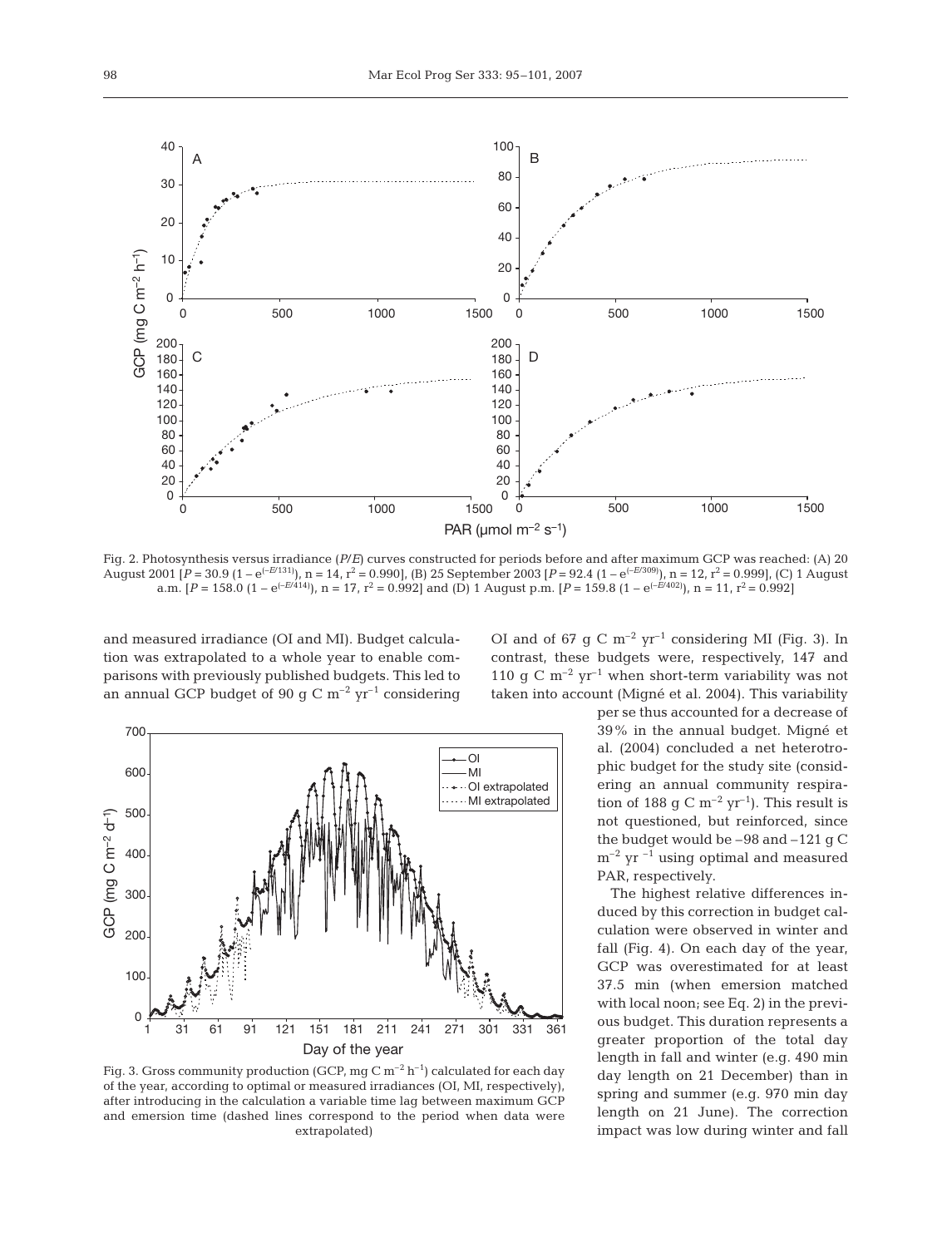neap tides, when emersion matched with a nonsaturating PAR period at the study site. Conversely, neap tide periods correspond to the highest discrepancies at the end of spring/beginning of summer, when only 1 of the 2 emersion periods matching with local noon occurred during daytime. The strongest fluctuations once every 2 wk, estimated as a decrease in daily production of 21% in summer (June) and an increase of 22% in autumn (October) by Migné et al. (2004), were refined here as being 27 and 37%, respectively (Fig. 3).

The induced variability every 14 d can be better illustrated through Fourier power spectral analysis (Fig. 5), in which the variability (i.e. the variance) of a given pattern was decomposed as a function of the time scale. The Fourier power spectra calculated with and without consideration of the time lag between maximum GCP and emersion time for optimal and measured light conditions indicated that when optimal irradiance was considered (Fig. 5A) the spectral density  $E(f)$  (i.e. the variance) was lower when this variable time lag was considered, except for frequencies *f* bounded between 0.0618 and 0.0743  $d^{-1}$ . This corresponded to a mean period (1/*f)* of 14.8 d (2 wk variability). The spectra obtained when measured irradiance was considered (Fig. 5B) showed the higher variability induced by cloudiness; the 2 curves have similar patterns, but that calculated in the previous budget remains clearly higher. Light availability thus remained the major factor inducing variability, but, when the budget was corrected, the relative importance of the 2 wk variability on the annual variability increased by about 3-fold when optimal irradiance was



Fig. 4. Difference between daily GCPs estimated with and without consideration of a variable time lag between maximum GCP and emersion time (present study and Migné et al. 2004, respectively), expressed as the percentage of the previously published budget for each day of the year. Rhomb indicates neap tide, and the dashed lines correspond to the period when data were extrapolated



Fig. 5. Fourier power spectra *E*(*f*) of the GCP calculated for time series considering optimal irradiance (A) and measured irradiance (B), with the variable time lag between maximum GCP and emersion time included (grey line) or not (black line)

considered (from 0.18 to 0.62%) and by about 2-fold when measured irradiance was considered (from 0.28 to 0.58%).

### **DISCUSSION**

In the present study we used a non-destructive technique to monitor short-term variations in benthic primary production *in situ*. Previously, Brotas et al. (2003) and Underwood et al. (2005) studied the variability in microphytobenthic primary productivity over a diurnal cycle using nondestructive *in situ* methods (microelectrodes and PAM fluorescence). As pointed out by these authors, *in situ* measurements are needed, since it is very difficult to simulate variability in the factors controlling primary production in the laboratory, especially their short-term variability. Furthermore, the method we used allowed us to carry out relatively short incuba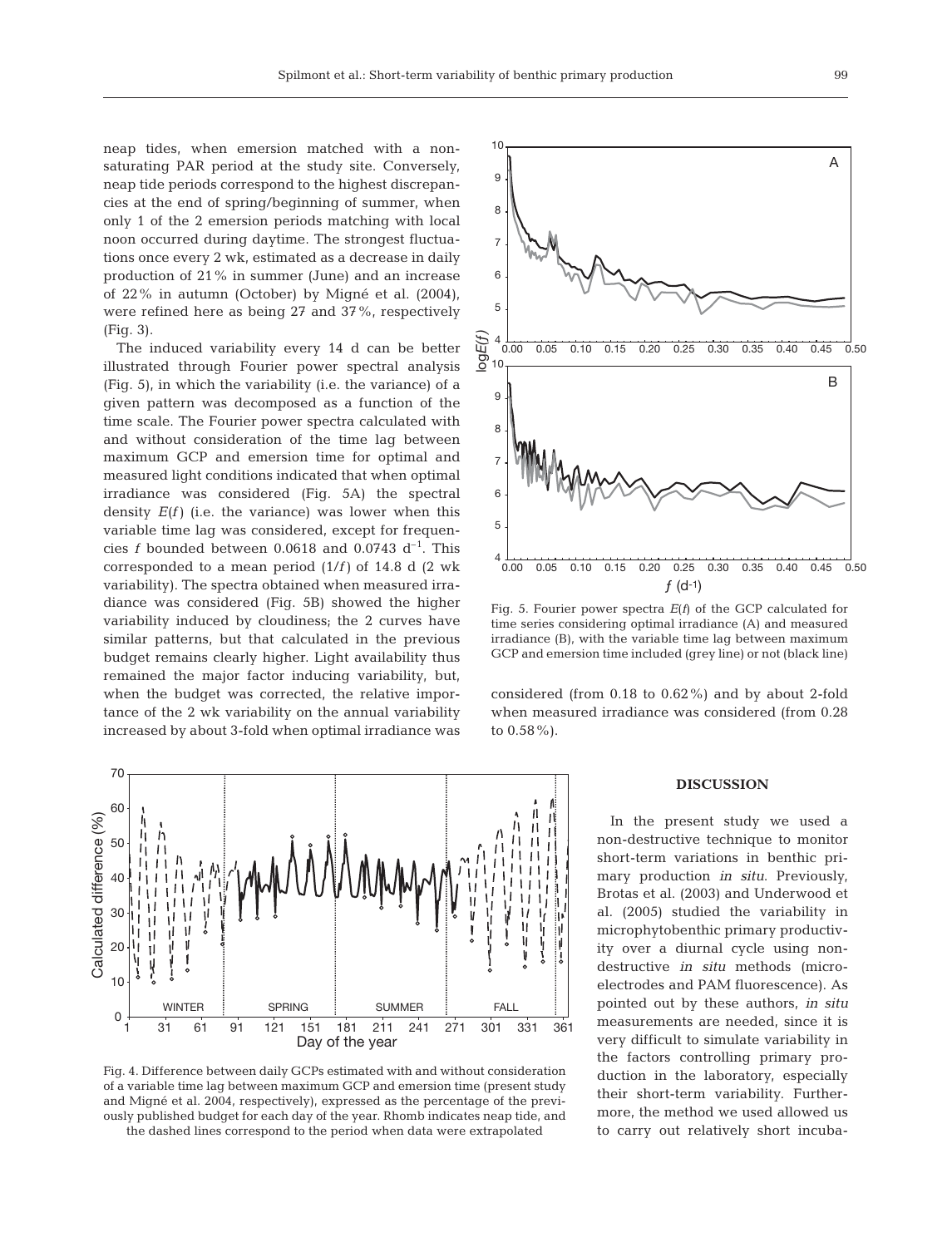tions (about 15 min), compared to other incubation techniques such as  $^{14}$ C uptake and oxygen exchange rates, and was adequate to calculate carbon budgets, since measurements were performed at the community level.

Despite these different methods and units, the variations in GCP in the course of emersion measured in the present study seemed to be consistent with those reported in laboratories and *in situ* studies (we used a photosynthetic quotient of 1.2 to convert  $O_2$  fluxes into  $CO<sub>2</sub>$  fluxes for comparisons). A strong hour-to-hour GCP variability was indeed previously observed: from about 0 to 150 mg C  $m^{-2}$  h<sup>-1</sup> by Serôdio & Catarino (2000) and from 87 to 243 mg C  $\mathrm{m}^{-2}$  h<sup>-1</sup> by Brotas et al. (2003). The observed pattern in the short-term variability of primary production may be ascribed to many factors, i.e. light availability, temperature, desiccation,  $CO<sub>2</sub>$ , or nutrient limitation. Temperature has been shown to have an important effect on photosynthetic rates under saturating irradiance at the study site (Migné et al. 2004), but the weak variations in temperature under saturating irradiance measured in the present study  $($ <1 $^{\circ}$ C $)$  were not able to change drastically the primary production. Light availability inducing migration of the motile fraction of the microphytobenthos can thus mainly be considered to be involved in the observed short-term variability. Indeed, it has been shown that GCP was closely correlated to irradiance during sunrise and sunset (Fig. 2), and, above all, a positive correlation between the time lag between maximum GCP and emersion time and the time lag between emersion time and local noon was highlighted (Eq. 2). Previous studies already showed that maximum biomass and production seemed to occur when low tide matched with local noon (Pinckney & Zingmark 1991, Mitbavkar & Anil 2004). This may be explained by an increase in the depth of the photic zone; microalgae in the upper sediment are then in a favourable light environment without the need to migrate and additional light is provided to buried microalgae. The increase in production as a response to a decrease in irradiance on each experimental date after the immersion period (Fig. 1) could be interpreted as negative phototaxis (downward vertical migration of microphytobenthos under supersaturating irradiances). We can argue that this pattern was most likely due to a tidal effect (downward migration of the cells to protect from resuspension) since Eq. (2) does not validate a phototaxis hypothesis (GCP reached its maximum more quickly when emersion matches with local noon, i.e. with high irradiance).

Nevertheless, Eq. (2) was calculated using a dataset in which the timing of immersion was always approximately at the same time, i.e. when immersion matched with local noon (Fig. 1), and we then implicitly made

the assumption that the correlation was as significant when immersion and noon did not occur together. Furthermore, morning and afternoon data were gathered to calculate the relationship, even if emersion was prior to the light period for the morning data set, whereas emersion was during the light period and hence just prior to the maximum GCP and around the time of maximum PAR for the afternoon cases. Even making these assumptions, our results agreed with previous studies, but it appeared that a more accurate relationship could be obtained by treating morning and afternoon cases separately, more data for the morning then being needed.

Short-term variability in chl *a* biomass and primary production seems to be time, taxon and location specific. Observed maximal chl *a* biomass in the surface sediment after the beginning of exposure is highly variable (ca. 90 min, Tolhurst et al. 2003; ca. 300 min, Perkins et al. 2001) and appeared to decrease ca. 70 min before flooding (Perkins et al. 2001). Furthermore, Perkins et al. (2002) and Underwood et al. (2005) have shown that significant changes may take place in the species composition of the upper microphytobenthos at a short time scale (minutes). Even when chl *a* biomass was not monitored during the experiments, variation in biomass in the photic zone on 1 August 2004 (Fig. 1D) was evidenced by large shifts between GCP just before emersion (30 mg C  $m^{-2}$  h<sup>-1</sup>) and GCP just after emersion (102 mg C m<sup>-2</sup> h<sup>-1</sup>). Furthermore, seasonal and inter-annual variations in specific composition of the microphytobenthos (not measured) may also be involved in the measured GCP variations. This was, however, not confirmed by Migné et al. (2004), who did not observe variations in biomass or primary production between years in their pluri-annual set of data.

The introduction of the variable time lag between maximum GCP and local noon into the budget calculation enhanced variability at a temporal scale of once every 2 wk. Serôdio & Catarino (2000) also showed that the production variability every 14 d increased when migratory rhythms were considered, and it was much higher than the variability obtained in the present study. This can be related to the strong seasonal pattern obtained in our study through the introduction of sinusoidal curves in our model (see Fig. 3), whereas the data of Serôdio & Catarino did not exhibit such a seasonal pattern (see their Fig. 10). In our study, the variability for a period of 177 d, which corresponds to about half the year, was about 20%.

Despite the great decrease in the primary production budget calculation due to the introduction of the variable time lag, the annual GCP calculated (90 g C  $\mathrm{m}^{-2}$  $yr^{-1}$  with optimal irradiance and 67 g C m<sup>-2</sup> h<sup>-1</sup> with measured irradiance) was still in the range of values